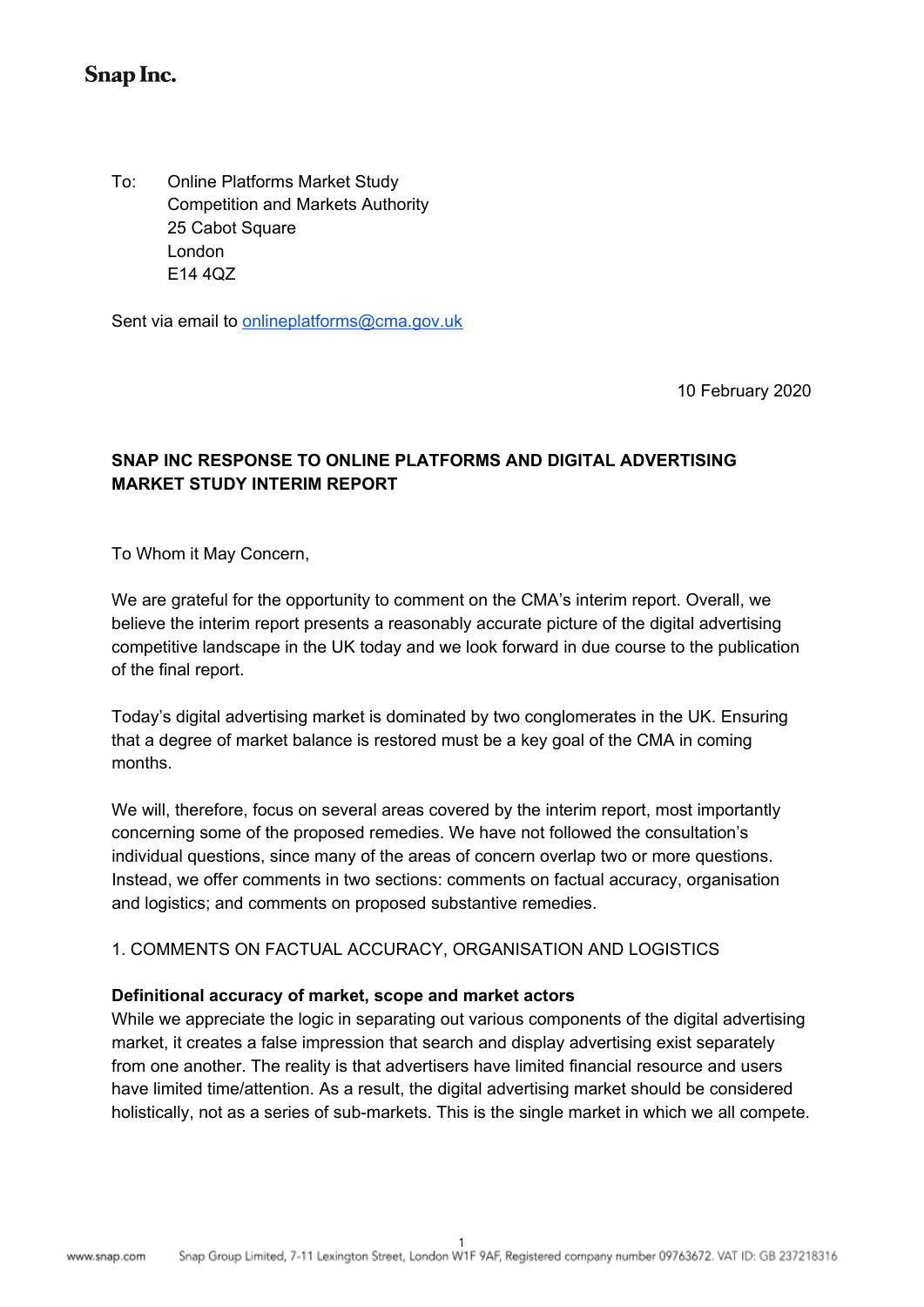The unnecessary (sub-)market definition of "social media platforms" creates an imperative to shoehorn market players into it, even when they are not an obvious fit. Snapchat, for example, is not, as claimed in the report, a social media platform. As we explained previously to the CMA, Snap is a camera company with three core products: Snapchat, Lens Studio (a software development kit for advertisers and users to create their own augmented reality AR lenses) and Spectacles (our hardware division, developing hands-free video cameras). Snapchat itself is a visual messaging platform, sharing few of the attributes of a social media platform. Snapchat has no vanity metrics, public profiles, or persistent content and little opportunity for the public posting of user generated content. Moreover, the content side of the Snapchat platform, Discover, is essentially closed. Curated and pre-moderated content for Discover comes primarily from third-party professional publishers, like The Telegraph, Vogue, Le Monde and The Economist. It also includes public accounts, where VIPs and celebrities, including Boris Johnson and Jeremy Corbyn, can post, but these contributors are pre-vetted. This means harms typically seen on public areas of social media platforms -- for example, fake news, state sponsored disinformation, hate speech, self-harm or suicide content -- are rarely found on Snapchat. On Snapchat, there is a focus on users' individual creativity, rather than mass consumption; this focus is borne out by user research. In many ways, Snapchat is the antithesis of social media.

 Yet, we are competing for the same advertising spend as social media platforms, search platforms, publisher platforms, indeed any platform that hosts digital advertising. The German Bundeskartellamt's (BKartA's) definition of the relevant market and of the players in the market, articulated in its recent investigation into Facebook's alleged anti-competitive activities, could serve as a more effective starting point. While the BKartA identified the relevant markets quite narrowly, it acknowledged that those markets overlap materially, have significant impact on one another, and all compete for the same advertising spend<sup>1</sup>. It also correctly identified Snapchat's competitive and functional position in the wider digital market. We would encourage the CMA to adopt a similar approach.

 There also appears to be an implicit assumption running through the report that social media platforms (and, by extension, their competitors in neighbouring markets) provide substitutable and homogenous services<sup>2</sup>. That is not accurate. In fact, these services are quite differentiated. For example, the rich and varied services for 1:1 communication available today - from visual augmented reality, to communicating via maps or dating apps - exhibit genuine differentiation as a result of high inputs of innovation and creativity, which is a world away from basic text or voice communication.

 The report's misperception about substitutability, in turn, drives some of the proposed remedies such as interoperability. It is important for the efficacy of the final report and the

 <sup>1</sup> Bundeskartellamt, Case Summary: Facebook, Exploitative business terms pursuant to Section 19(1) GWB for inadequate data processing, 15 Feb 2019

 $^2$  This, despite the report noting that, "A key aspect of competition amongst social media platforms is their ability to offer consumers a different experience from the others. Social media platforms differentiate by focusing on different functions and delivering these in different ways." p.85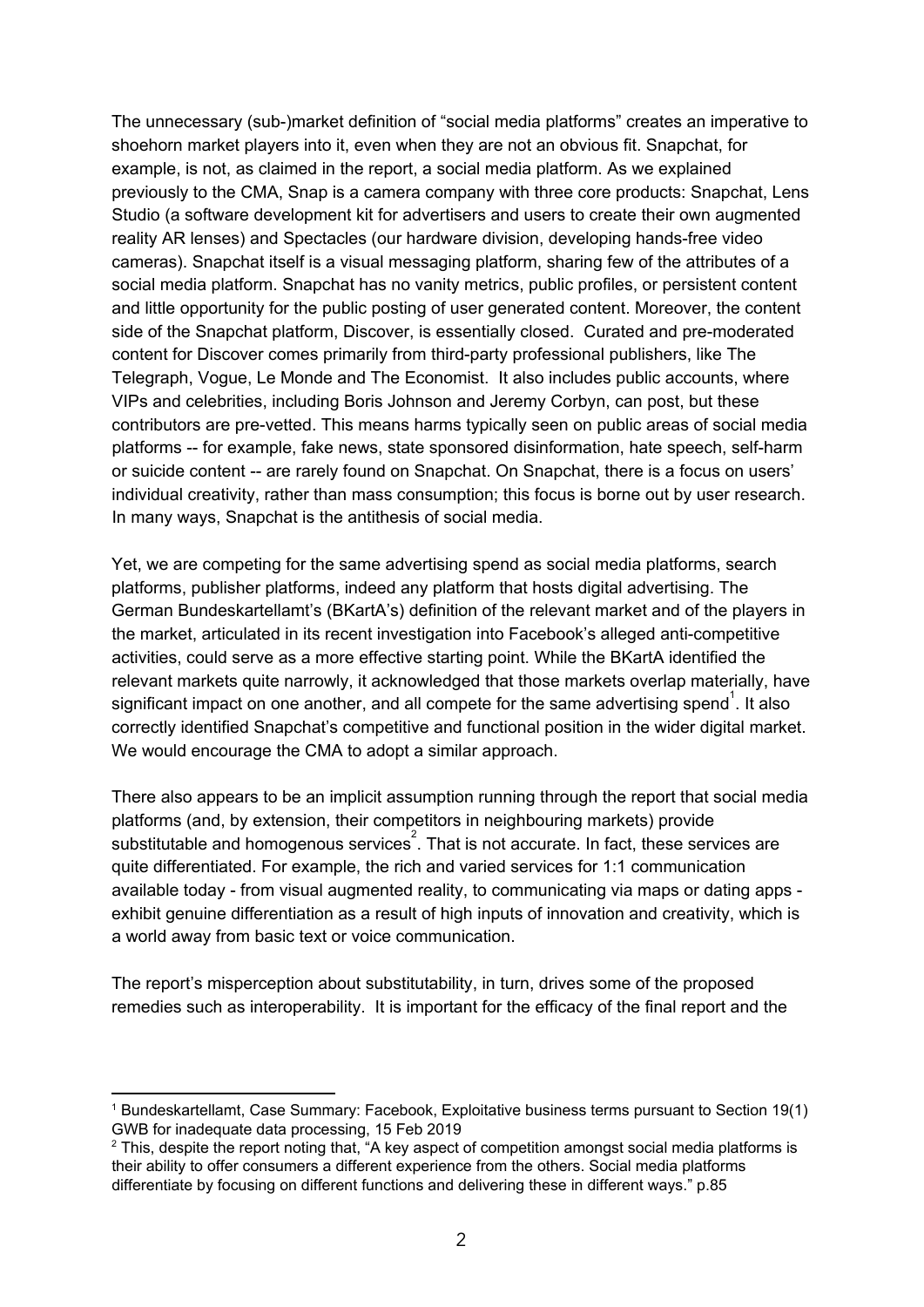recommendations that may be made to Government that the CMA properly understands that the services it is considering are highly differentiated and not easily substitutable. We address this issue in more detail below.

 Finally, several references to Snapchat's functionality are inaccurate and require remedial action:

- - Snapchat's Privacy terms and ToS are not, as claimed by the report, long and hard to read. They are the minimum length to reach required legal thresholds of applicability and enforceability. In order to make things easier for users to understand how our privacy policy is applied across the platform, each individual product feature has its own short, easy-to-read privacy descriptor. We have created a comprehensive privacy center, with straightforward explanations of what Snap does and does not do with users' data. In the same vein, our community guidelines and safety centre explain in simple terms to users what's expected of them when they use the platform and what we do to keep them safe while they're there. Far from being long and hard to read, our resources are considered models of good practice by the likes of the UK ICO and Australian eSafety Commissioner's Office.
- - The report claims that "consumers cannot turn off ads based on the personal data gathered by Snapchat when using their services." The reality is that users are able to review, delete and switch off the lifestyle categories that help determine the content they are served on Discover. They are also able to set ads preferences in three key areas: audience based, activity based, and third party networks. These controls are easily visible in Settings in a user's account and can be changed at any time.

#### **Cooperation with other UK public authorities**

 We are pleased to see the CMA acknowledge the key role the ICO plays in regulating important elements of the online digital market, but we would respectfully suggest a greater willingness to hand over matters where another authority has greater competence. Similarly, the new online-harms regulator (widely touted to be OFCOM) will enjoy competences in several areas touched on in the potential remedies section of the report. We would urge the CMA to allow the new authority to exercise its lead role in any investigation or proposed imposition of blanket remedies on the market.

 For smaller companies, the proliferation of Government agencies and authorities with a part-role in regulating the Internet is becoming difficult to manage. We appreciate that part of the problem may stem from a lack of strategic policy coherence from Government itself over the past few years, inevitably distracted by Brexit-related priorities, but that should not be allowed to lead to a blurring of the lines of demarcation between regulatory authorities.

 OFCOM's role in regulating the consumer Internet space should be more clearly defined in coming weeks, with the imminent publication of the Online Harms Bill and its introduction into Parliament. With that step completed, we would encourage the CMA to consult closely with OFCOM to understand its experience of identifying and applying Significant Market Power (SMP) status to dominant companies in the telecoms market. Further, with the transposition of the EU Electronic Communications Code (ECC) into UK law required by December 2020, OFCOM will be in a position to oversee those Internet companies newly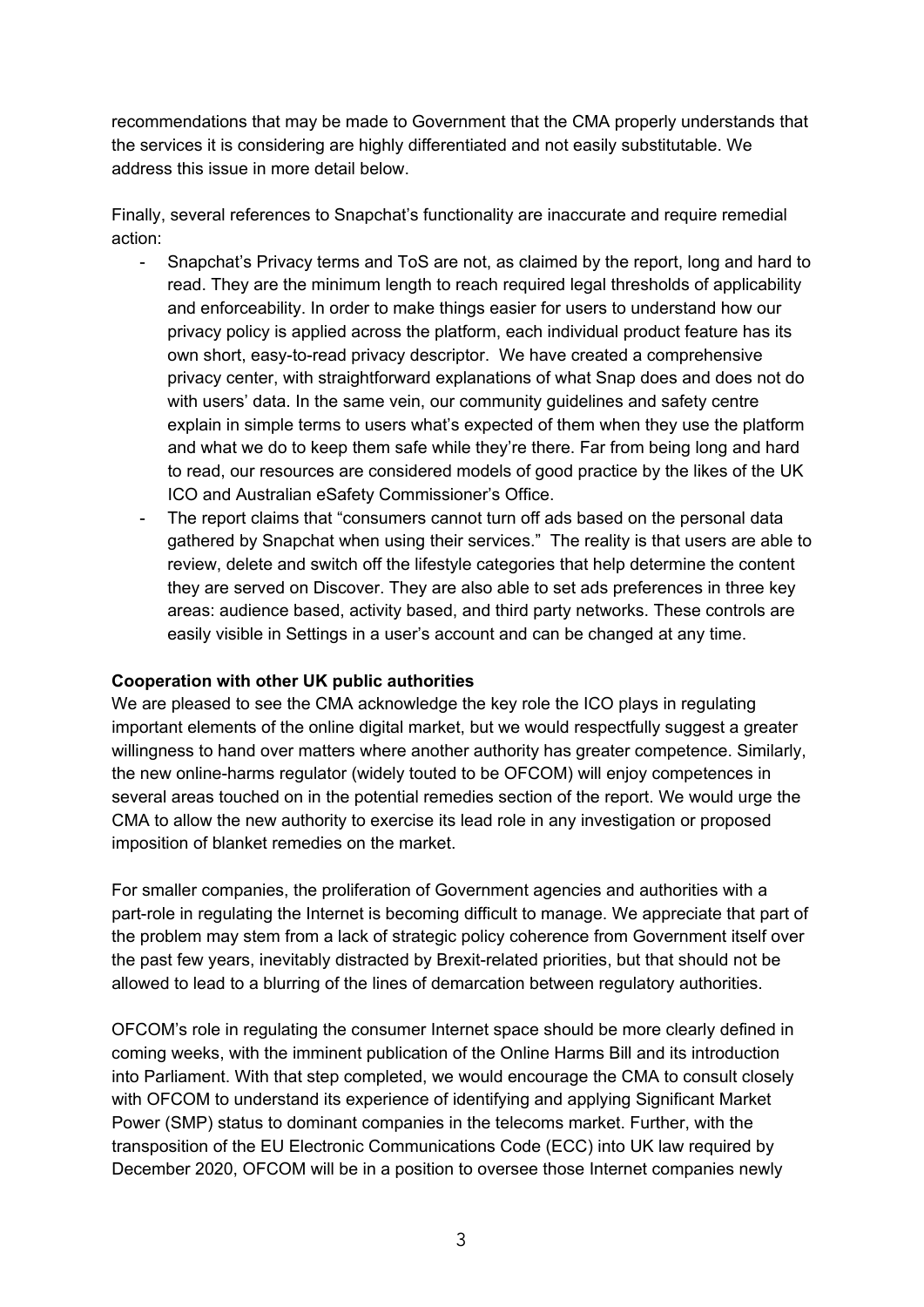captured by the new sub-category of Interpersonal Communications Service (ICS). Many of the companies operating in the digital advertising market will fall under the definition of Number Based ICS (NBICS) or Number Independent ICS (NIICS), providing an opportunity for the first time of greater sectoral competition-related scrutiny. Again, the CMA's forbearance from ploughing ahead with granular, prescriptive, and potentially market-distorting remedies would seem sensible.

# **Cooperation with international authorities and importance of internationally scalable solutions**

 The report mentions several times the need for strong alignment with international regulatory authorities' work and decisions concerning digital markets. We agree with the sentiment and urge the CMA to enhance its information sharing with key peer authorities. The work underway in Australia, the EU, France, Germany and the US requires close coordination to prevent conflicting remedies being imposed on what are often global platforms and products.

 Despite the interim report's reassurances to the contrary, the more granular and prescriptive remedies mooted by the report sit ill with the claim to be aware of the importance of internationally scalable solutions. Solutions cannot scale from the UK alone.

## **Timing of report and recommendations**

 While we appreciate the thoroughness with which the CMA has approached its task, we would urge an acceleration of the delivery of the final product to Government. The digital advertising market continues to consolidate, both vertically and horizontally, and waiting another 2 or 3 years before any action is taken will be unfortunate for smaller challenger companies and publishers, as well as start-ups hoping to enter the market.

## 2. COMMENTS ON SUBSTANTIVE PROPOSED REMEDIES

## **Interoperability**

 One of the report's favoured remedies appears to be some form of mandatory interoperability requirement on companies deemed to hold Strategic Market Status ("SMS"). The report notes that "interoperability involves some form of standardisation (potentially in terms of reduced innovation and variety in respect of the functionality that is standardised) ..."<sup>3</sup>. We agree with this statement -- but it underscores the reasons why interoperability will not cure the ills the report has identified.

 The consumer Internet has succeeded to date precisely because it has been allowed to practice "innovation without permission." Features sets are not standardized across platforms.

 Interoperability may work well with respect to standardised, commoditised utility-style services such as telephony or retail banking. By contrast, there is no need to create a single, standardised approach in this space. There are no material barriers to multi-homing; consumers use different services in different ways to fulfill different needs. It would be an

<sup>&</sup>lt;sup>3</sup> Interim report, p.248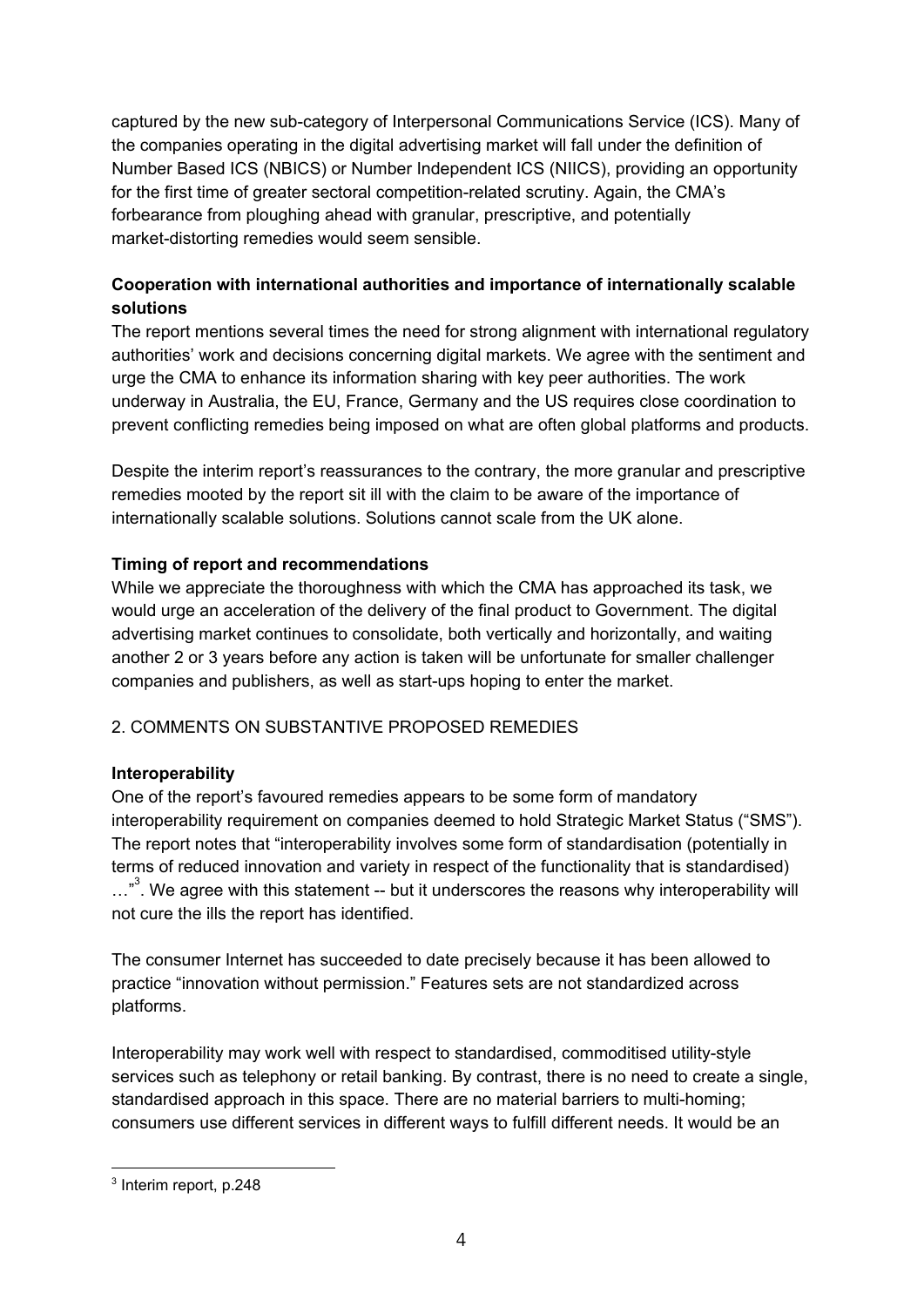own goal of huge proportions for the CMA, or indeed any other competition authority, to mandate interoperability across the industry, since the end effect would be to ossify the market, foreclosing it to innovative newcomers. As a smaller challenger in the market, we would urge the CMA to revisit its maximalist approach, as described on pp.249-250 of the interim report. Such an approach would create a heavy technological and administrative burden and harm innovation in the market.

 That said, there could be merit in mandating limited and targeted competitor access on entities with obvious SMS, where abuse of that status or evidence of market failure have occurred. The appropriate regulatory body could consider remedying such actions where an investigation finds them to be anti-competitive. Any such remedies would need to be on an ex post, case-by-case basis, unidirectional in nature and strictly limited to avoid poisoning the wider market while addressing the market failure<sup>4</sup>.

#### **Merits of a code of conduct for companies with strategic market status (SMS)**

 We broadly agree with the Furman Report and the CMA's initial conclusions that the notion of SMS could be applied to the digital advertising market. As with SMP in the telecoms market, with the privilege of market power should come additional responsibility. The criteria for SMS inclusion suggested by the CMA appear reasonable and, importantly, measurable. Evidence should be both quantitative and qualitative to create a fair balance. We agree SMS should apply to the corporate group as a whole, otherwise it is likely that a form of asset swapping across the affected group would occur in order to avoid regulatory capture.

 The code of conduct, similarly, appears attractive for its principles-based and proportionate approach. We agree that the temptation should be resisted to add prescriptive measures in the code, allowing compliance details to be worked out (in a reasonably quick timeframe) between the SMS holder and the regulator. In terms of the three overarching principles proposed, we are comfortable with the entirety of the fair trading approach, open choices (with the exception of section 6.44, which would go too far in dictating technical decisions onto a business, restricting its room for manoeuvre in finding solutions to competition issues), and trust and transparency (with the exception of the final bullet of 6.46, which again is extremely prescriptive and would likely be overly punitive in a majority of cases).

 The ex ante nature of the code would ensure the most egregious behaviour of a company with SMS would be identified and remedied quickly, without the need for lengthy investigations.

 We would be interested to hear the CMA's view on whether the regulator would need to be able to direct SMS firms to implement, or reverse, measures for the purpose of fulfilling the objectives of the code. We would also be interested to hear views on whether a breach of orders under the code should be subject to other sanctions such as financial penalties (and if so, what impact that might have on the speed and effectiveness of the regime, including any appeal process).

 $<sup>4</sup>$  Such ex post action would seem to be an effective remedy to the specific cases called out in the</sup> interim report, p.104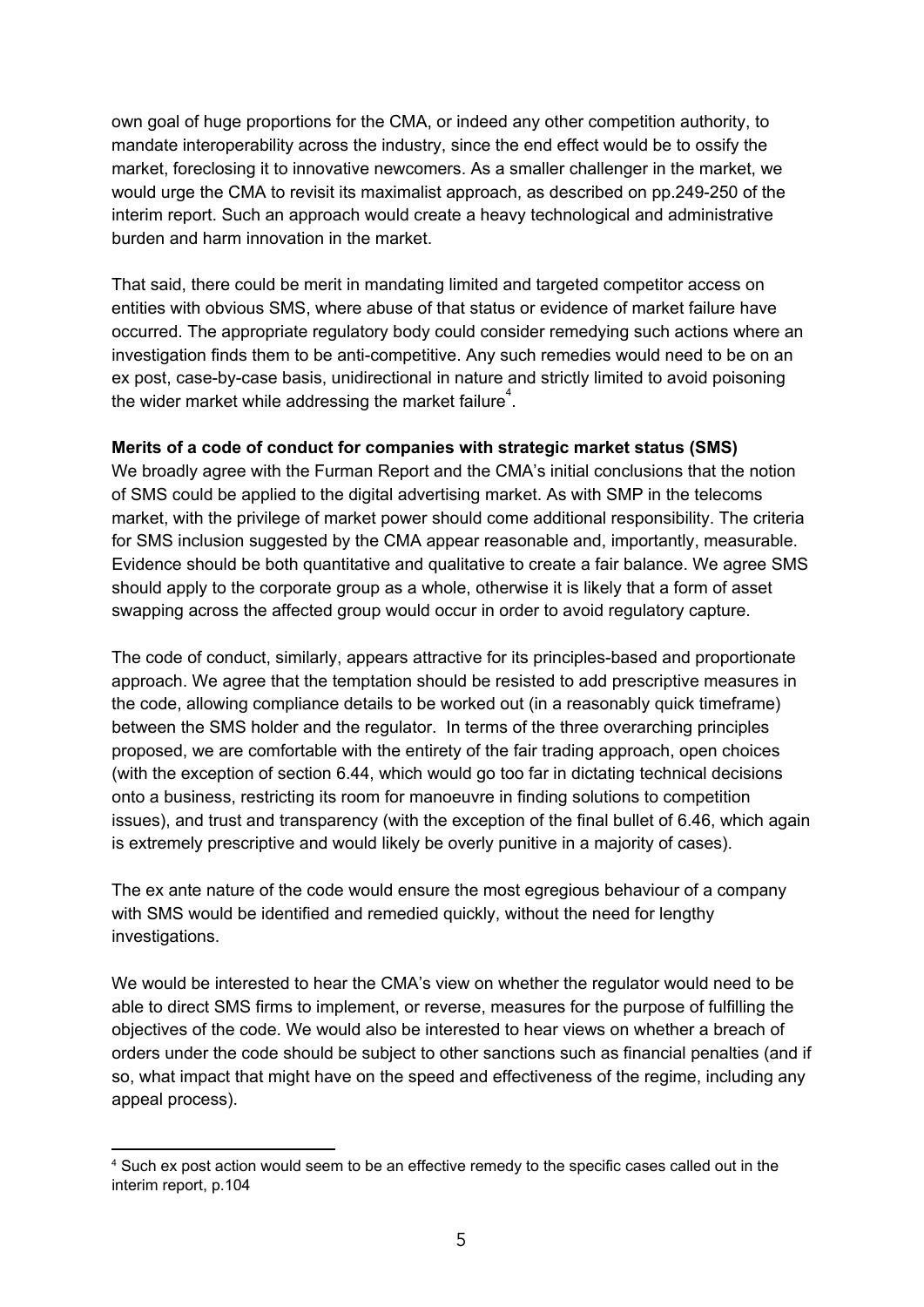#### **Fairness by design and evaluation of new choice architecture**

 We are in two minds about a "fairness by design" requirement being applied to those companies deemed to have SMS, for reasons we lay out below. Certainly, its application beyond the SMS companies would have a negative effect on market competition, as smaller companies would struggle to apply another set of design rules. Industry already has privacy-by-design, age-appropriate-design and safety-by-design requirements to interpret and implement, not to mention multiple voluntary codes and charters companies are regularly pressured - rightly or sometimes wrongly - to sign up to. Perversely, the largest companies benefit most from such prescriptive design and safety requirements, since they are the only ones with the luxury of excess resource to accommodate heavy regulatory prescription into their product development cycles.

 The UK Online Harms Bill is imminent, with its multiple codes of conduct proposed (up to 22 of them, according to the White Paper) $^{5}$ . At the risk of some exaggeration, we are fast approaching the point at which there will be little incentive to establish a consumer Internet business in the UK. Indeed, one can see that many UK-based tech start ups and the venture capital community already are shying away from the space, favouring instead the relative sanctuary of AI, neurotechnology, fintech, biotech or B2B, where regulatory costs of entry are more predictable and less susceptible to political or media driven impulse.

 Our recommendation for fairness by design would be to either drop it entirely from the CMA's recommendations, or to apply it in a narrow and highly targeted way to companies with SMS and leave its enforcement to the ICO and/or the soon-to-be-appointed online harms regulator.

 Similarly, it feels overly prescriptive of the CMA to be getting involved in decisions concerning new choice architecture. Our recommendation would be to strike this from the final report. Failing that, ascribing some responsibility to the ICO and/or the new online harms regulator would be preferable to having a competition authority meddle in design decisions of commercial entities.

## **Consumer control over data, PIMs, PETs, etc**

 Consumers' ability to wield control over their data is an essential requirement and something protected by the General Data Protection Regulation (GDPR). We agree with the CMA that services' terms and conditions and privacy policies should be intelligible and as brief as reasonably (legally) possible; we have addressed this point as it relates to Snapchat earlier in the submission, so will not repeat the points here. Suffice it to say that we believe the current data protection regulatory framework is fit for purpose and requires active oversight by the ICO to ensure effective implementation and interpretation. Given the GDPR is in its infancy, we believe it premature for the CMA to seek to propose ex ante remedies that could affect, or indeed impede, the efficacy of the regulation. Again, we would not object to ad hoc, ex post interventions (by the CMA in close consultation with the ICO) on SMS companies as a quid pro quo for the privileged position they enjoy in the market.

 <sup>5</sup> HMG, Online Harms White Paper, April 2019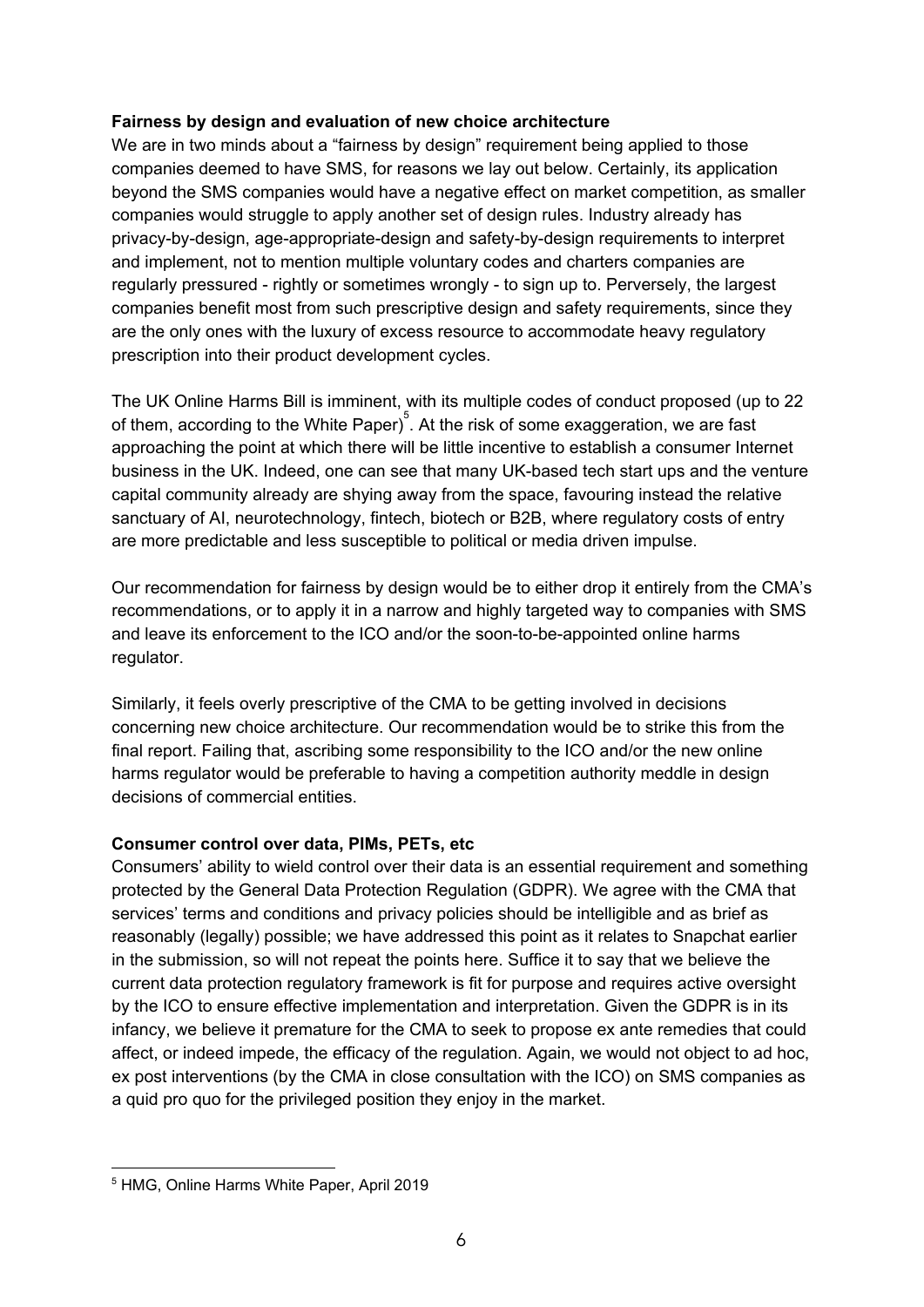Consumer control could be best enhanced through greater digital literacy; something OFCOM has had the statutory remit to address since its inception, but never sufficient funds or resources to execute effectively upon. The CMA notes that its and OFCOM's research shows that users want more control over their data. At the same time, however, user behaviour suggests that they exercise control while navigating between the various services they take advantage of on a daily basis. There has for a long time been a disconnect between what consumers say they want and what they actually do when it comes to online privacy and data protection  $\mathring{\mathring{\mathsf{s}}}$ ; hence, the most enduring policy would be one of both effective enforcement of GDPR and expanded and improved media literacy training for all citizens.

 Relatedly, the CMA's musings on PIMs and PETs in the interim report give us some cause for concern. These are services and technologies that have a place in the ecosystem, but that place should not be prescribed by a competition authority. Indeed, should PIMs and PETs be considered, it would be for the ICO or Government to do so. We would urge the CMA not to be distracted by granular and prescriptive technology-based remedies that would supposedly solve the shortcomings of the competitiveness of the digital market. The risk is that, rather than solving problems, the imposition of certain standardised technologies creates stagnation in the market.

 Last, the CMA considers the perspective (6.94) that consumers could be given the option to opt out of all data collection but still receive the same service, along with untargeted advertising, from the platform. This is a superficially attractive idea, but one that does not stand up to any real scrutiny for two main reasons. First, platforms use personal data for a variety of purposes beyond monetisation when it comes to advertising and serving content to consumers, particularly when it comes to user safety and security. Perhaps the most important among these is to ensure only age appropriate advertising and content appears to consumers - in particular, to protect minors. Without any personal data, this becomes impossible. Second, at the same time, if the ability to target advertising were to decrease, so would the economic value of the advertising. For smaller companies, operating on much tighter margins than the dominant platforms, this kind of value destruction would likely prove unsustainable.

## **Conclusion**

 We are grateful to the CMA for the thoughtful work undertaken thus far in assessing the digital advertising market and the tools and processes necessary to ensure its proper functioning. We also appreciate the CMA's candid self-reflection on not yet knowing the precise way forward<sup>7</sup>. In our response we have attempted to highlight constructively the highs and lows, as we see them, of the CMA's work to date. We look forward to continuing to engage on these topics at your convenience.

 $^6$  This lack of media literacy is well illustrated by the report's noting that "OFCOM research shows that a little over half of adults understand that search engines offer their services at little or no monetary cost because they gain consumers' attention and data", p.142

<sup>&</sup>lt;sup>7</sup> Interim report, p.278